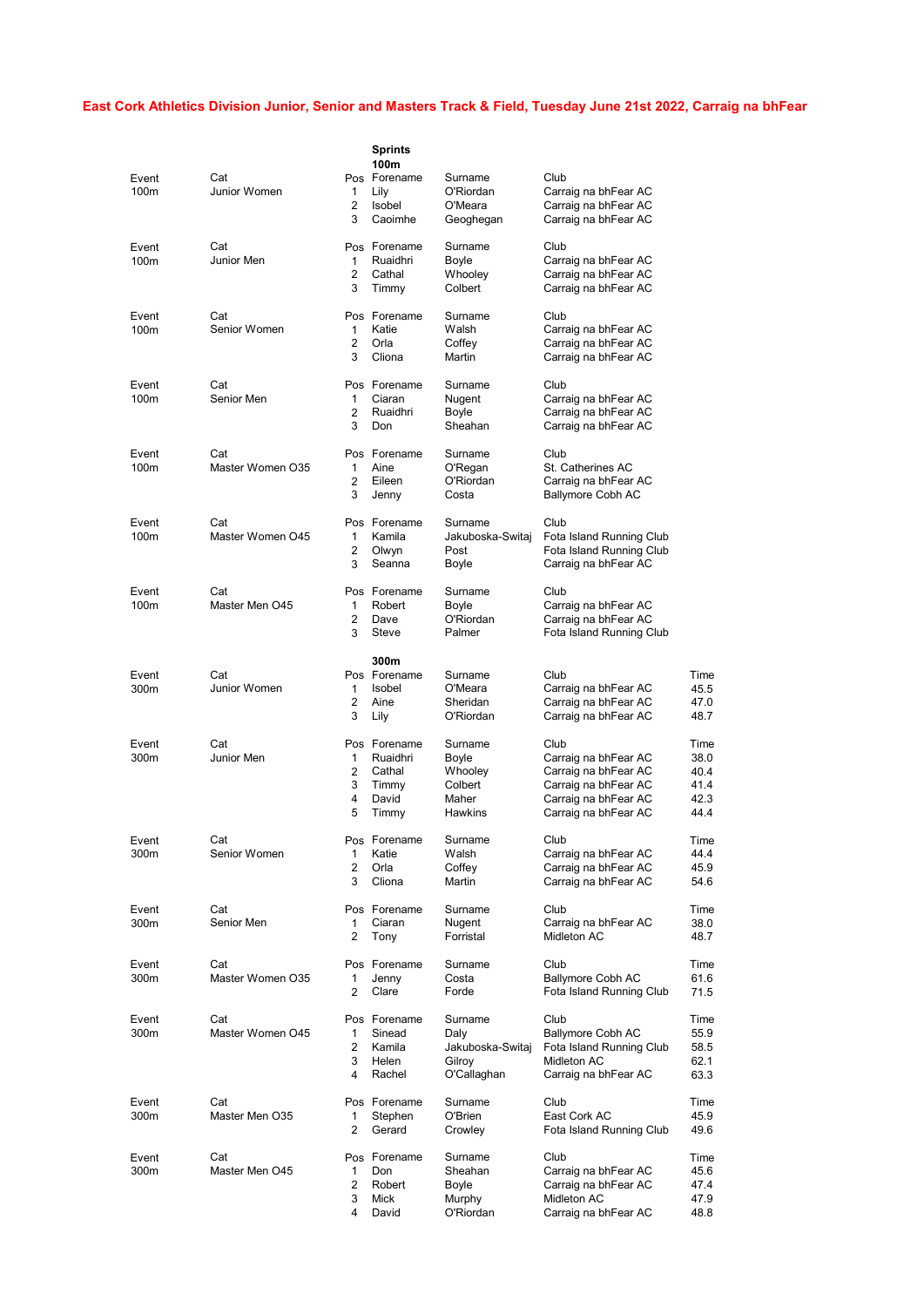## East Cork Athletics Division Junior, Senior and Masters Track & Field, Tuesday June 21st 2022, Carraig na bhFear

|       |                  | 5              | Steve                  | Palmer                           | Fota Island Running Club                     | 49.3               |
|-------|------------------|----------------|------------------------|----------------------------------|----------------------------------------------|--------------------|
|       |                  | 6              | Tony                   | Dunne                            | Carraig na bhFear AC                         | 50.0               |
|       |                  | 7              | Richard                | Hawkins                          | Carraig na bhFear AC                         | 52.7               |
|       |                  | 8              | Barry                  | Drennan                          | Midleton AC                                  | 67.8               |
|       |                  |                | <b>Middle Distance</b> |                                  |                                              |                    |
|       |                  |                | 1500m                  |                                  |                                              |                    |
| Event | Cat              |                | Pos Forename           | Surname                          | Club                                         | Time               |
| 1500m | Junior Women     | 1<br>2         | Emma<br>Orlaith        | Landers<br>Merritt               | Youghal AC<br>Carraig na bhFear AC           | 4.58.7<br>6.06.1   |
| Event | Cat              |                | Pos Forename           | Surname                          | Club                                         | Time               |
| 1500m | Junior Men       | 1              | Aidan                  | Maher                            | Carraig na bhFear AC                         | 4.33.5             |
|       |                  | 2              | Timmy                  | Hawkins                          | Carraig na bhFear AC                         | 4.38.2             |
|       |                  | 3              | Cathal                 | Whooley                          | Carraig na bhFear AC                         | 4.45.1             |
|       |                  | 4              | Bobby                  | O'Riordan                        | Carraig na bhFear AC                         | 5.10.3             |
|       |                  | 5<br>6         | Luke<br>Michael        | <b>Mullins</b><br><b>Mullins</b> | Carraig na bhFear AC<br>Carraig na bhFear AC | 5.34.9<br>5.47.9   |
| Event | Cat              |                | Pos Forename           | Surname                          | Club                                         | Time               |
| 1500m | Senior Men       | 1              | Tony                   | Forristal                        | Midleton AC                                  | 4.42.1             |
| Event | Cat              |                | Pos Forename           | Surname                          | Club                                         | Time               |
| 1500m | Master Women O35 | 1              | Eileen                 | O'Riordan                        | Carraig na bhFear AC                         | 6.18.2             |
|       |                  | 2              | Jenny                  | Costa                            | Ballymore Cobh AC                            | 6.34.8             |
|       |                  | 3              | Orla                   | Gorman                           | Carraig na bhFear AC                         | 6.43.1             |
| Event | Cat              |                | Pos Forename           | Surname                          | Club                                         | Time               |
| 1500m | Master Women O45 | 1              | Helen                  | Gilroy                           | Midleton AC                                  | 6.08.4             |
|       |                  | 2<br>3         | Sinead                 | Daly                             | Ballymore Cobh AC                            | 6.12.3             |
|       |                  | 4              | Helen<br>Rachel        | Roche<br>O'Callaghan             | Carraig na bhFear AC<br>Carraig na bhFear AC | 6.30.5<br>7.10.7   |
|       |                  | 5              | Seanna                 | Boyle                            | Carraig na bhFear AC                         | 7.14.1             |
| Event | Cat              |                | Pos Forename           | Surname                          | Club                                         | Time               |
| 1500m | Master Men O35   | 1              | Donal                  | Giltinan                         | East Cork AC                                 | 4.37.1             |
|       |                  | 2<br>3         | Stephen<br>Keith       | O'Brien<br>Kelly                 | East Cork AC<br>Youghal AC                   | 4.38.6<br>4.45.3   |
|       |                  |                |                        |                                  |                                              |                    |
| Event | Cat              |                | Pos Forename           | Surname                          | Club                                         | Time               |
| 1500m | Master Men O45   | 1<br>2         | John<br>Seamus         | Hennessy                         | Midleton AC                                  | 4.39.3             |
|       |                  | 3              | Shane                  | McSweeney<br>Myler               | St. Nicholas AC<br>Ballymore Cobh AC         | 4.53.5<br>5.03.9   |
|       |                  | 4              | Declan                 | Dorgan                           | Midleton AC                                  | 5.15.4             |
|       |                  | 5              | Ger                    | O'Regan                          | Midleton AC                                  | 5.27.3             |
|       |                  | 6              | Terry                  | Murphy                           | Ballymore Cobh AC                            | 5.32.0             |
|       |                  | 7              | Richard                | Hawkins                          | Carraig na bhFear AC                         | 5.33.9             |
|       |                  |                | 3000m                  |                                  |                                              |                    |
| Event | Cat              |                | Pos Forename           | Surname                          | Club                                         | Time               |
| 3000m | Junior Women     | 1              | Rebecca                | Kelleher                         | Carraig na bhFear AC                         | 11.58.2            |
| Event | Cat              |                | Pos Forename           | Surname                          | Club                                         | Time               |
| 3000m | Junior Men       | 1              | David                  | Maher                            | Carraig na bhFear AC                         | 9.59.5             |
|       |                  | 2              | Rian                   | O'Luasa                          | Carraig na bhFear AC                         | 11.09.1            |
| Event | Cat              |                | Pos Forename           | Surname                          | Club                                         | Time               |
| 3000m | Senior Women     | 1              | Eileen                 | Leahy                            | Midleton AC                                  | 12.09.2            |
|       |                  | 2<br>3         | Annelise<br>Eadaoin    | Hutch<br>Giltinan                | East Cork AC<br>East Cork AC                 | 12.16.9<br>12.29.5 |
| Event | Cat              |                | Pos Forename           | Surname                          | Club                                         | Time               |
| 3000m | Senior Men       | 1              | Daire                  | O'Sullivan                       | Carraig na bhFear AC                         | 9.46.4             |
|       |                  | 2              | <b>Nick</b>            | O'Donoghue                       | East Cork AC                                 | 9.52.6             |
|       |                  | 3              | Tony                   | Forristal                        | Midleton AC                                  | 10.03.8            |
| Event | Cat              |                | Pos Forename           | Surname                          | Club                                         | Time               |
| 3000m | Master Women O35 | 1              | Siobhan                | Walsh                            | Carraig na bhFear AC                         | 12.51.6            |
| Event | Cat              |                | Pos Forename           | Surname                          | Club                                         | Time               |
| 3000m | Master Men O35   | 1              | Donal                  | Giltinan                         | East Cork AC                                 | 10.10.6            |
| Event | Cat              |                | Pos Forename           | Surname                          | Club                                         | Time               |
| 3000m | Master Men O45   | 1              | Willie                 | Walsh                            | Carraig na bhFear AC                         | 10.04.4            |
|       |                  | $\overline{2}$ | Seamus                 | McSweeney                        | St. Nicholas AC                              | 10.38.4            |
|       |                  | 3<br>4         | Declan<br>John         | Dorgan<br>Ahern                  | Midleton AC<br>Carraig na bhFear AC          | 11.08.9<br>11.10.8 |
|       |                  | 5              | Shane                  | Myler                            | Ballymore Cobh AC                            | 11.14.4            |
|       |                  |                |                        |                                  |                                              |                    |